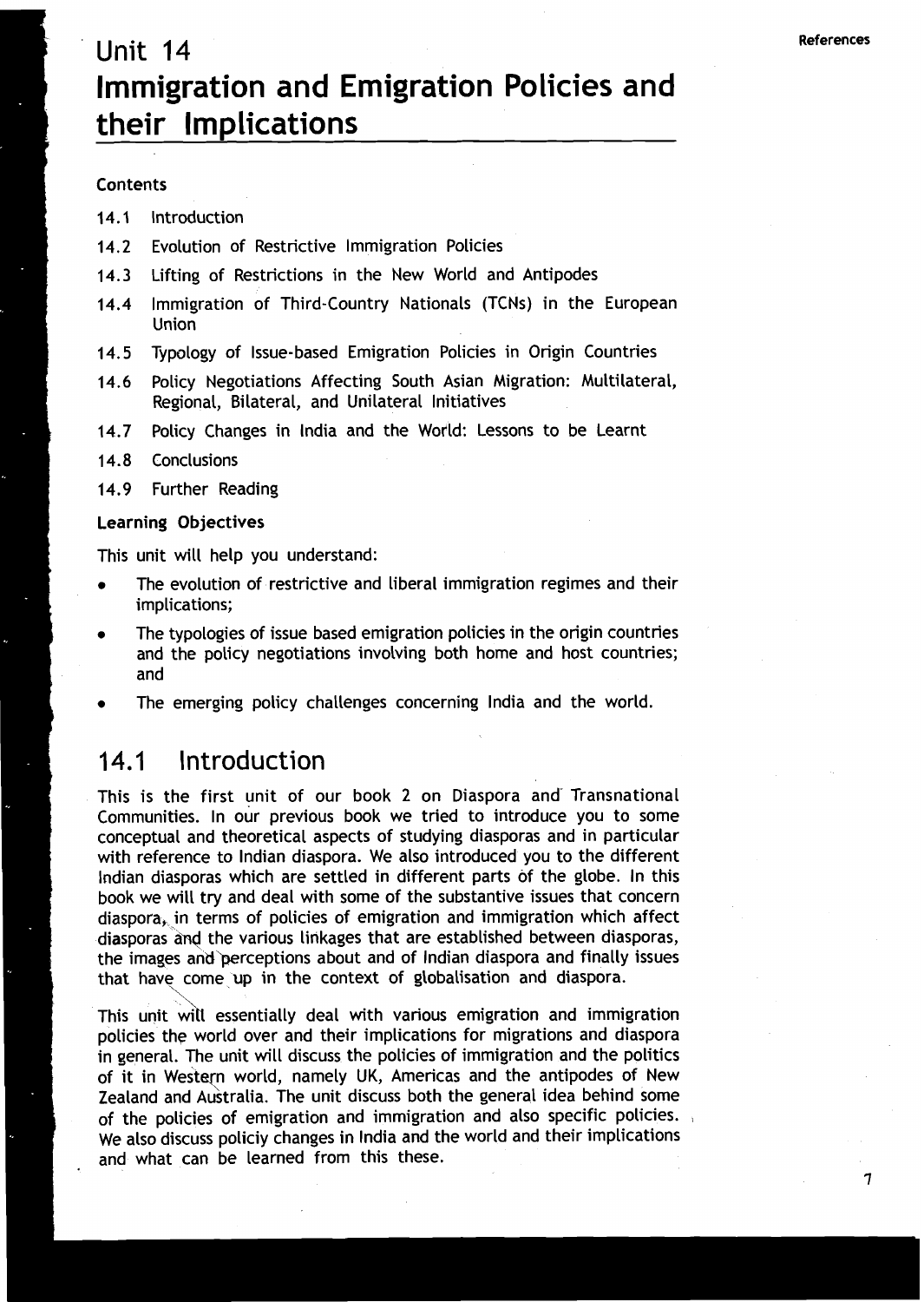# 14.2 Evolution of Restrictive Immigration **Policies**

The Second World War marks a crucial watershed in the history of the formation of lndian diaspora, particularly in the developed world. It was the beginning of the transformation of the lndian presence from one that was miniscule, transitory and peripheral, to one that became more substantial, permanent and central. The largest number of lndian migrants in this period went to the UK, as the combined experiences of war, partition and independence provided the initial motivation for the postwar exodus. This was subsequently strengthened by the nexus of kinship and friendship that enabled others to tap the economic opportunities that were becoming available more and more in the labour markets abroad.

In spite of its 'liberal' pretence, however, Britain was still far from being a multi-racial society at the end of the Second World War. When Canada in 1946, and India, Pakistan and Sri Lanka (then Ceylon) in 1947, introduced their own citizenship laws, Britain defined, for the first time, its own policy by the British Nationality Act of 1948. When all British subjects of the Empire and the Commonwealth were still free to enter the UK during the first post-war decade of 1945 to 1955, in reality immigration of lndians and other nationals of the sub-continent (as also the Caribbean and the African nationals too) was restricted by this legislation until the very end of the 1950s and the beginning of the 1960s. As immigration began to crystallize, the Commonwealth Immigrants Act of 1962 was adopted and put into practice in 1 965, providing official legitimacy to the cherished British restrictions on the settlement of 'coloured' people of the colonies, particularly the South Asians, including Indians. It limited immigration to those 'primary immigrants' who were issued job vouchers in one of the three 'priority categories' those having a job offer in Britain to come to, those possessing special skills that were scarce in Britain, or those eligible for an undifferentiated numerical quota based on the 'labour needs' of the British economy. Subsequently, the government endorsed a White Paper that became the basis of a restrictive bipartisan approach to immigration based on skills. It curbed the entry of semiskilled and unskilled Indians, although there was the loophole of familyreunification clause that favoured the immigration of lndian Sikhs over other South Asian communities like the Mirpuris and Kashmiris from West Pakistan, or the Sylhetis from East Pakistan. The priority job-voucher category of immigrants entering Britain for the first time from 1965 onwards, and the new south Asian families accompanying them were mostly professionals - the doctors, dentists, research scientists and so on - drawn from the whole of lndia rather than just the few traditional areas in the Punjab and Gujarat.

In addition, highly skilled and professional lndians displaced from East Africa in the late 1960s and early 1970s, often called the 'twice banished', added to the profile of the highly qualified lndian diaspora in the UK. When nationalization and Africanisation intensified in the newly independent countries of East-Africa,  $-$  Tanganyika in 1961, Uganda in 1962, and Kenya in 1963 - these lndians faced the choice of either local or British citizenship. When the number of East African Asians entering the UK swelled in 1968, it caused the British government to think crisis, and enact the second Commonwealth Immigration Act of 1968. Being rushed through the Parliament in only three days, it subjected all holders of the British passports to immigration controls unless they themselves, a parent or a grandparent had been born, adopted or naturalized in the UK. This Act of the British is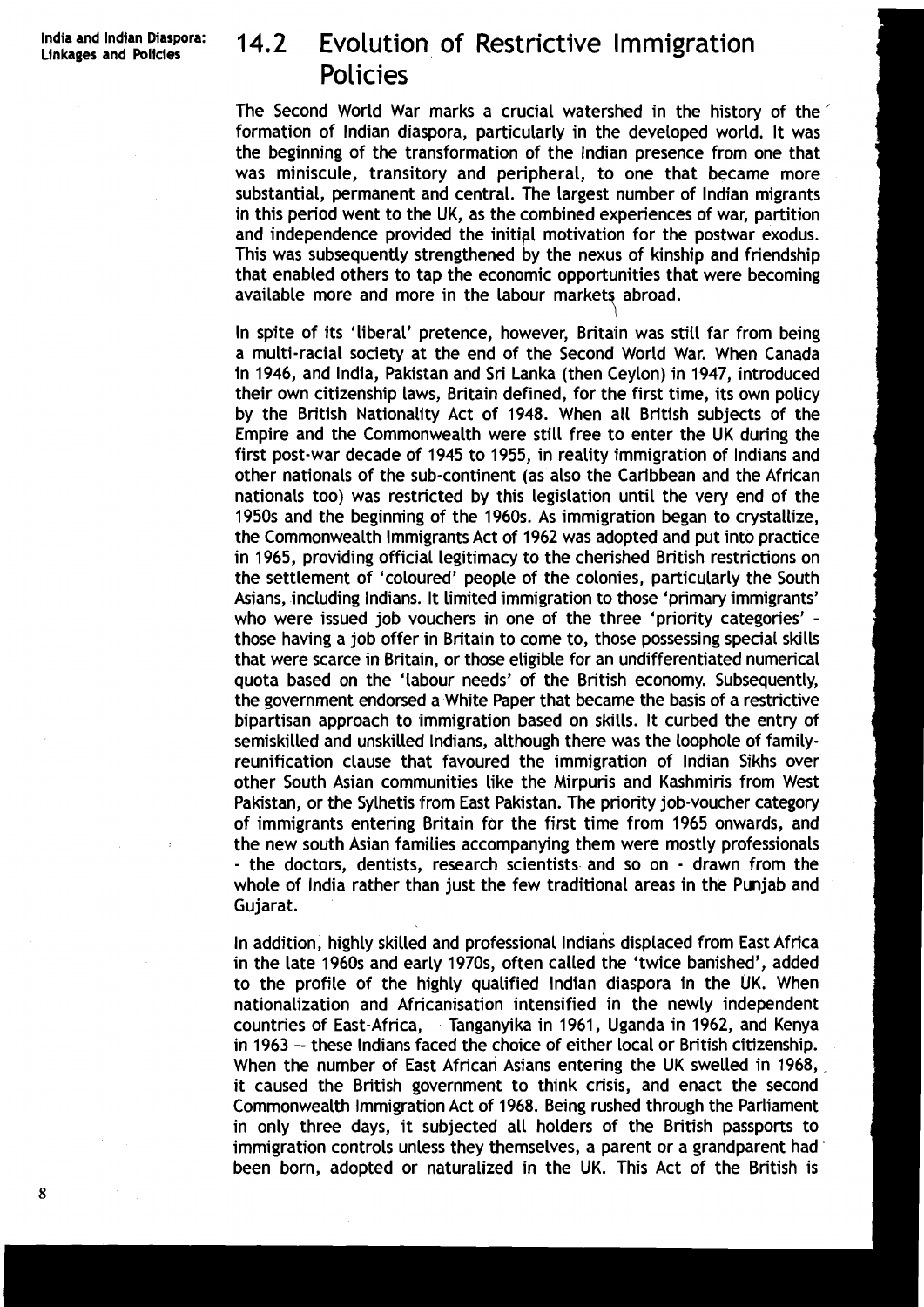considered as the 'most dishonourable conduct in the history of dishonourable **Immigration and**  conduct in immigration policy'. It was a straightforward tool for denying **Emigration Policies and Policies and Policies Policies** the civil rights to, amongst others, East African Indians, without disenfranchising the numerous 'white' people of British origin settled outside Britain in the 'old' dominions and in Southern Rhodesia, Kenya and Argentina. **<sup>I</sup>**

The British policy on East African Asian immigration was as indefensible as it proved to be irrational from a practical, British self-interest point of view. Collectively, the East African lndians were a well-educated, materially successful diaspora group, comprising extremely high proportion of entrepreneurs and professionally qualified people. In signalling plainly that they were unwelcome in Britain, apart from getting into dispute with India, the British government managed to expose its international naivety by diverting to Canada many of those who were capable of making a choice, namely the richest and the best educated. On the domestic front too, the 1968 Act, which was meant to strengthen the bipartisan British approach to immigration based on immigrant skills was rather criticised by Enoch Powell's 'rivers of blood' speech as being too generous to the coloured immigrants including the Indians. As the Ugandan Asian Crisis unfolded in 1972, the exodus of lndians from Uganda followed the same broad pattern as movement from Kenya and Tanganyika in the decade following independence. When the expulsion was first announced in August 1972, it affected Ugandan residents of Asian descent who were either citizens of the UK or one of the countries of the Indian sub-continent. The Edward Heath government's rallying with other prosperous countries resulted in about 23,000 Ugandan Asians, majority of them Indians, comprising the best qualified, migrating to other countries, particularly to Canada. Only about 29,000 Ugandan Asians arrived in the UK. Over time, the British voucher scheme became tighter, and the numbers of vouchers actually issued were gradually reduced by new rules and acts of nationality and immigration that came into force. This was the time when the lifting of discriminatory restrictions and relaxation of numerical quotas in other developed countries of the North, for migrants coming from the developing countries of the South, had begun like a trend, thus undermining the British policy of whitewashing Britain and with it the' West.

### 14.3 Lifting of Restrictions in the New World and Antipodes

Prior to the Second World War, anti-Asian sentiment was the characteristic of immigration policy in North America too. In Canada, an Order of 1947 allowed landing for non-immigrants who had served in the Armed Forces, and who were honourably discharged, provided they were not persons of Asiatic origin. However, the changing composition of the Commonwealth exerted its influence on the Canadian government. After the Indian Prime Minister Jawaharlal Nehru visited Canada, Indo-Canadians were granted the right to vote. The explicitly racist provisions in the lmmigration Act were i changed, lest Canada's image abroad as a humane and peace-loving country got tarnished. In 1962, new regulations to the Act were introduced, prohibiting the use of race, colour, and national origin as criteria for the selection of immigrants, and the points system that followed facilitated increasing immigration of the skilled, educated and qualified Indians. Australia too gave up its 'white Australian policy' in the 1960s, and followed the path of Canada in attracting talent of the non-white Indians, New Zealand going even further on liberalization of immigration.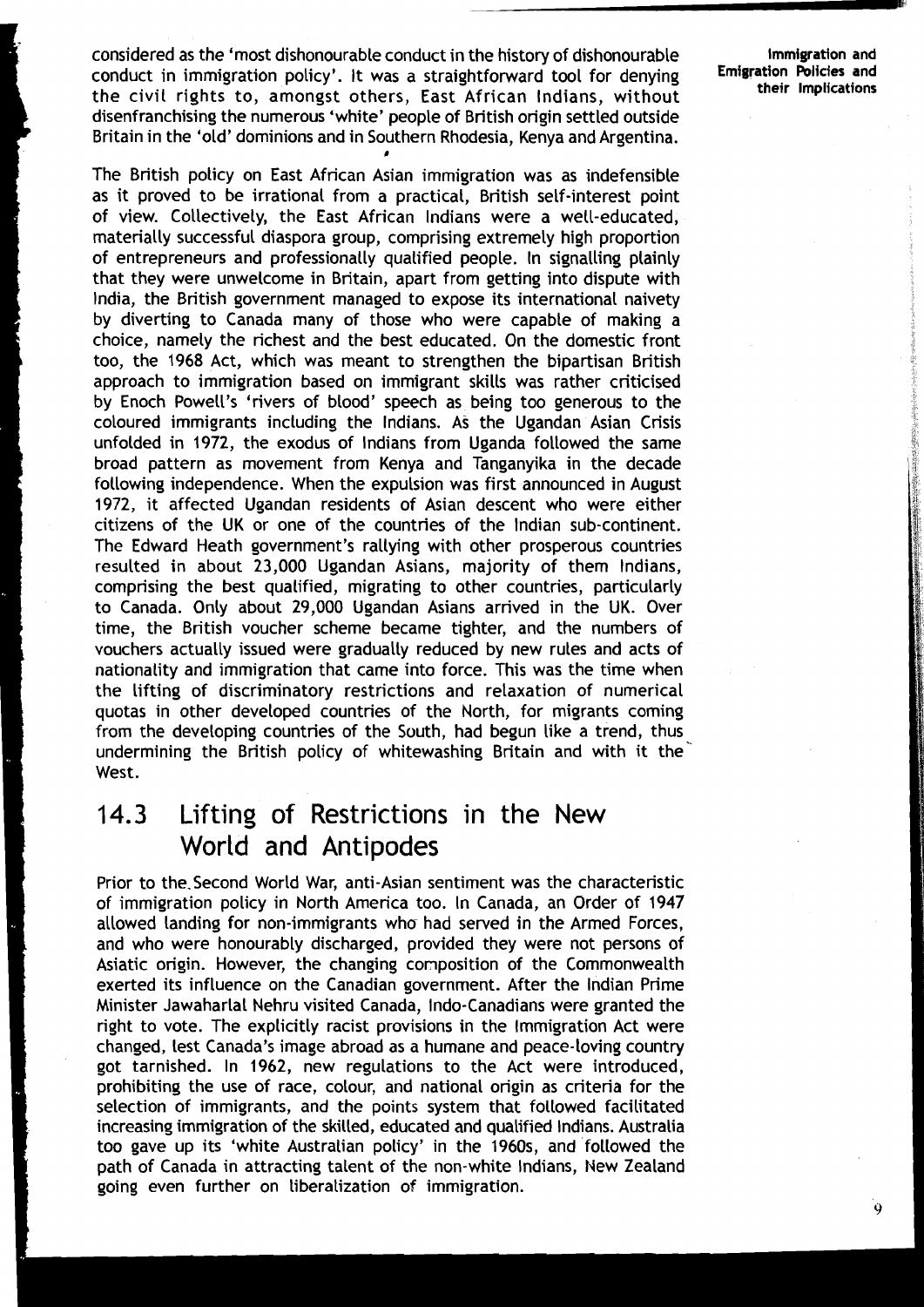lndia and lndian Diaspora: In the United States, until the second world war, lndian immigration was mainly characterized by the presence of illiterate labourers - those working on the Pacific coast lumber mills, docks etc. But there were also a few educated Indians, who were political refugees or students. For example, amongst the students who were organizing lndians against the British rule in lndia were the son of the Maharaja of Baroda at Harvard and the son of Rabindranath Tagore at Illinois. In fact, Tagore had himself visited the U.S. and praised America for its international leadership. But he later denounced the Asian exclusions and refused to return to the US because of 'utter lack of freedom' there. After the war, things changed. Roosevelt himself, as President of the US, wrote to the chairman of the House Committee on lmmigration and Naturalization, supporting the withdrawal of barriers before a bill was moved in the House, saying, 'Statutory discrimination against lndians now serve no useful purpose and [is] incongruous and inconsistent with the dignity of both our peoples'. The bill resulted in the 1946 amendments to the US lmmigration Act, which ended almost 30 years of exclusion of lndians by setting an annual number of 100 as their national quota. All this was partly a sequel to the lifting of barriers against the Chinese immigrants in 1943, but a more immediate objective was perhaps to ameliorate the growing antagonism of lndians towards American troops that were still stationed in lndia after the War had ended. The small beginning was consolidated further by the visit of the Prime Minister Jawaharlal Nehru to the US in October 1949, hastening change from the earlier phase of lndian immigration to the US, which comprised mainly the unskilled workers, culminating with the 1965 amendments to the Act which finally opened the gates for absorbing the highly skilled and the professional Indians. In the three decades that followed, lndians acquired the status of being amongst the highest-educated, highly-professional and highest-earning model minority ethnic groups in the US. The umbilical cord of colonial legacy that lndians had long nurtured with Britain was thus eventually snapped, first when Canada and subsequently the United States of America in the 'New World' became the final destination of the migrating lndian professional masses through the 1960s and 1970s, there being a scramble for them amongst the other developed countries in the West and the East alike at the turn of century, ironically including the Great Britain too. The largely unskilled and semiskilled migrants too found a new destination in the newly developing oil-rich countries of the gulf in West Asia, and a large number of lndians went there as temporary construction workers, followed by some professionals as well.

#### Reflection and Action 14.1

- 1. What are some of the restrictive immigration polcies that UK adopted to limit the entry of South Asians?
- **2.** What were the reasons for massive migration of lndians to USA, Australia and New Zealand during 1960s and 1970s?

### **14.4.** lmmigration of Third-Country Nationals (TCNs) in the European Union

In Europe, the principle of free movement within the EU was extended to the almost ten million third-country nationals (TCNs, i.e. workers from outside the Union) in possession of a specific residence status in a Member State. A March 1996 Council Resolution allows permanently resident TCNs in one Member State to get either a ten-year or an unlimited residence permit in another Member State. In February 1999, the European Commission. the Union's executive body, tabled two new proposals for a Directive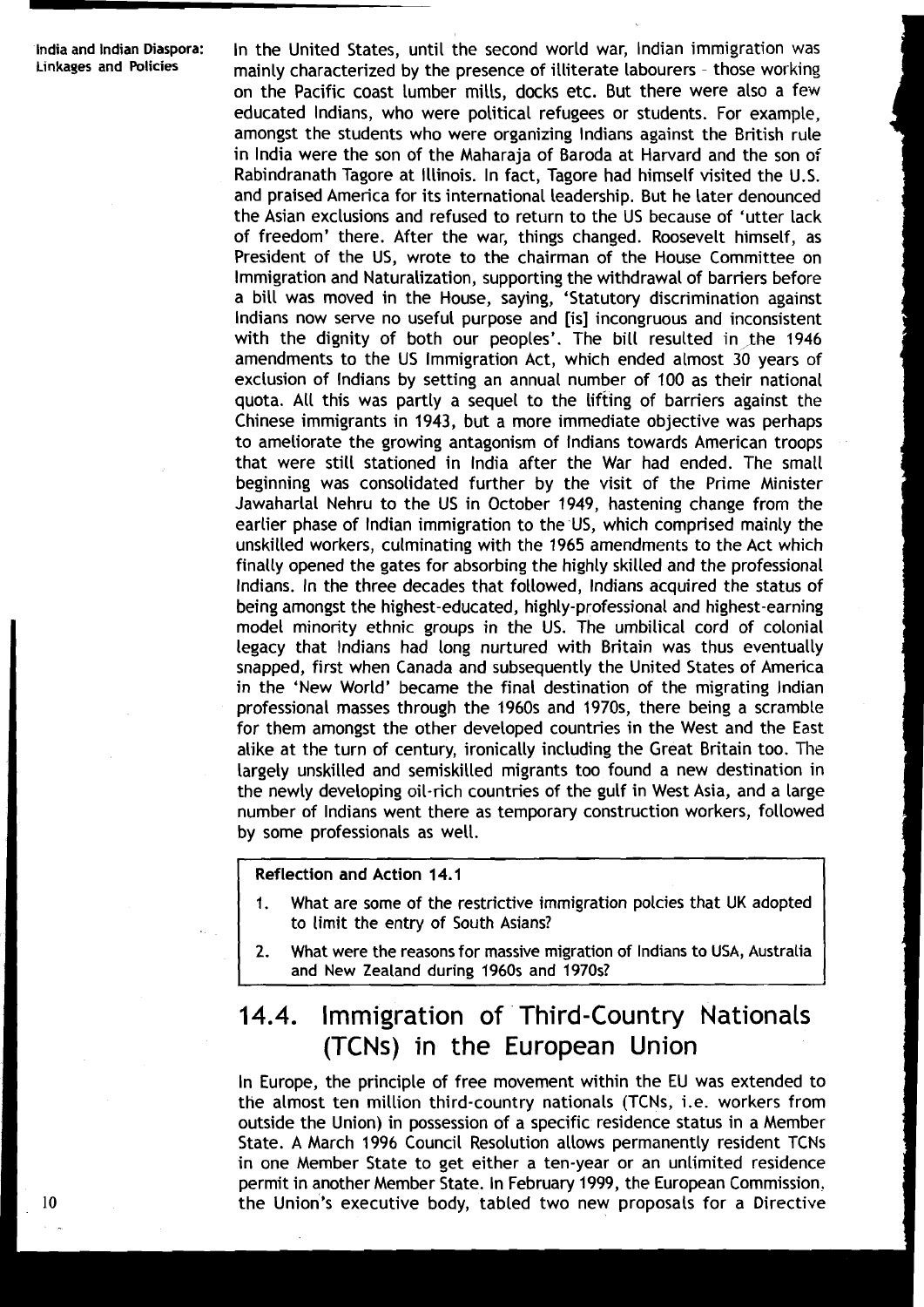governing the movement of TCNs employed in services sectors within the Union territory. The first proposal provides for creating an "EC service provision card" for EU-based enterprises in services sectors, permitting the service providers to transfer their non-EU national employees from one Member State to another simply by a declaration to authorities within the destination country. The second proposal would provide the self-employed third-country nationals with the freedom to provide services throughout the Union territory, provided they are legally established as self-employed persons in a particular Member State. The EC service provision card would also allow for the temporary movement of self-employed third-country nationals.

Beginning with the coming into force in May 1999, the Amsterdam Treaty also promised to promote the free-movement and employment rights of third-country nationals. In particular, the centralized European institutions, like the European Commission and the Council of Ministers, were given clear mandate to enact policies directly affecting the migration of non-EU nationals, thus paving the way for eventually abandoning the practice of leaving the entry, stay, movement, and employment of third-county nationals to a diverse, and sometimes inconsistent range of national policies within the EU. Further, the Amsterdam Treaty extended the TEC anti-discrimination clause to encompass all forms of discrimination on account of racial or ethnic origin, religion, age, sex, disability, or sexual orientation, thereby in principle covering the third-country nationals in its fold. However, despite such treaties, harmonization and homogenization of immigration policies affecting the entry and stay of TCNs across countries of the EU are yet to take place, although many countries like Germany, France, Denmark, and the Netherlands etc. are already in the fray to attract Indian talent.

### **14.5** Typology of Issue-based Emigration Policies in Origin Countries

Sending countries like lndia have from time to time adopted policies designed to counter the exploitation of their citizens abroad and/or the draining of their valuable human resources that takes place through growing emigration. These can be grouped into four broad issue based policy types: restrictive, compensatory, restorative and developmental. lndia has experimented with almost all of them at various points in time, as mentioned below.

### Restrictive policies

lndia generally does not have a restrictive policy for emigration of highly educated, trained and experienced personnel. From time to time various restrictive measures to contain the problem of brain drain have been conceived, but there has never been a consensus except in the case of the medical sector  $-$  where India had certain restrictions. There is a history of three decades of restrictive policies for medical education abroad. It started initially with the objective of controlling foreign exchange outflow and optimum use of facilities in India. Later the rationale was to regulate the out-migration of doctors and derive the benefits of highly subsidised medical education provided to them for the country's poor.

Here too, these policies had originated more as India's **quid pro quo** response to the highly restrictive US regulations for entry of medical personnel into the US geo-economic sphere. India's restrictive emigration policy had been basically aimed to protect the uneducated and unskilled emigrants, and for this a Protectorate of Emigrants has been regulating the flow of worker emigration, and looking after the interests of this section of the Indian diaspora abroad.

**Immigration and Emigration Policies and their Implications**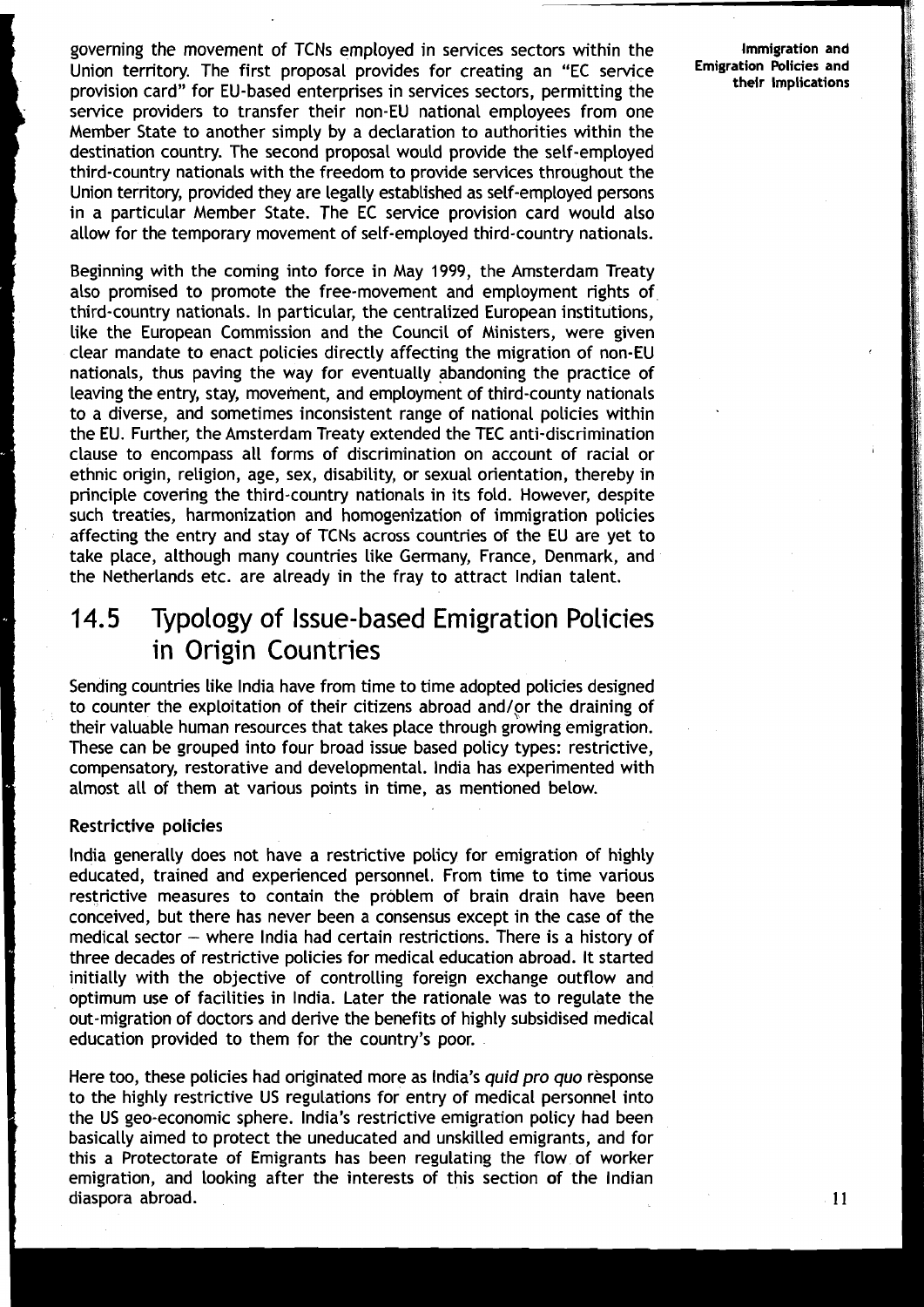#### **Li ntnrges-an6Policies** Compensatory policies

One can mention the well-known Bhagwati-proposal of 1976, which proposed to tax the brain drain for creating a development fund that would benefit the developing countries losing their skilled labour to the developed world (Bhagawati and Partington, 1976). However, it could not be tested due to problems of multilateral jurisdiction across countries. In India, there is no formal compensatory mechanism to compensate for the losses that the country incurs because of migration. There is a policy in terms of incentives being offered to the NRls for sending funds to lndia through the official  $channels - remittances, investments in bank deposits, occasionally floated$ development bonds like Millennium Development Bond, securities of lndian companies, joint ventures and so on. Most of the incentives are in the form of higher rates of interest and lower rates of taxes for the NRls as compared to their counterpart residents in India. In fact, the term 'non-resident' was coined for the purpose of extending tax concessions to temporary visitors abroad, so that they were not subjected to double taxation  $-$  once in the host country and again in India. Most of these schemes have attracted financial transfers to India, but at a huge social cost. In fact, very recently lndia lowered these differentials in interest rates to stop the rampant use of arbitrage and money laundering by some members of the diaspora.

#### **Restorative policies**

Restorative policies are aimed at encouraging return migration to the home country, either permanently or temporarily on specific assignments. The best known international scheme under this category has been the TOKTEN, launched by the LlNDP in many countries. In India, however, the scheme has been quite ineffective  $-$  due to poor operationalisation. Private industrial establishments were encouraged to offer placements to the returning/ visiting NRIs in their R&D units under the scheme, but private firms were frustrated and disillusioned with the functioning of the TOKTEN-INRIST (Transfer of Knowledge and Technology through Expatriate Nationals - Interface for Non-Resident lndian Scientists & Technologists) programme in India. So was the fate of the "Pool Officers Scheme", also launched by the Council for Scientific and Industrial Research (CSIR) of the Government of India, and meant for permanent returnees to India. The University Grants Commission had started a 'Research Scientist' scheme to attract lndian scientists from abroad with offers of placement in lndian universities at levels parallel to lecturer, reader and professor in the early 1980s, with substantial research grants in addition to their salaries. The scheme tookoff well, but ran into trouble because of the dilution of standards by accommodating unemployed scholars from within lndia and that too across all disciplines. It also led to dichotomies in the universities. The UGC too had a budget constraint, and the scheme was finally withdrawn some time in the mid-nineties.

#### Developmental policies

Developmental policies are not specifically aimed at brain drain or labour exodus per se, but supposedly at the causes of mass emigration in terms of bridging the development gap between the developing home country and the developed destination country. However, these policies have remained as attention-drawing promises made by political parties in their election manifestos, with no follow up whatsoever, if the party came to power. Of late, however, the lndian judiciary has begun taking the government to task for non-performance on promises made, e.g. in the case of the universal primary education until the age of 14. Examples are the proposals for the setting up of 'science parks' where wages will be comparable to international 12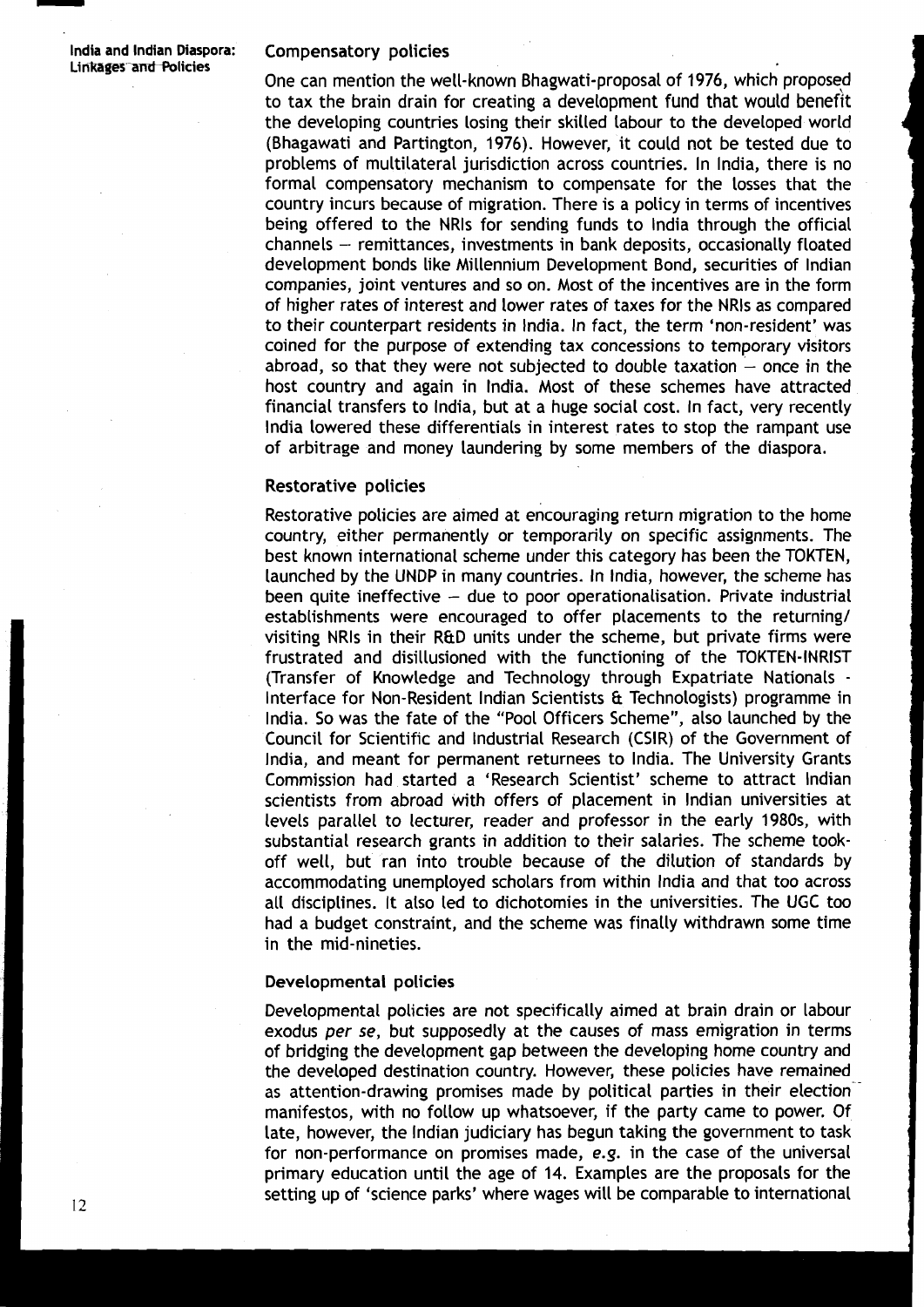standards and working conditions will not be repressive, Export Processing Zones (EPZs) where tariff barriers will not exist for undertaking certain production activities, and so on.

**Immigration and Emigration Policies and their Implications** 

### **14.6** Policy Negotiations Affecting South Asian Migration: Multilateral, Regional, Bilateral, and Unilateral lnitiatives

#### Multilateral Initiatives

When it comes to operational policy making and implementation affecting South Asian and the Indian diaspora, the stakeholders in the field of international migration are mainly two: countries or the region of emigration, and the countries or regions of immigration. It is in this context that the policy negotiations by the stakeholders are driven by the key trends and issues amongst the diasporas. The policy negotiations could be seen to have been taking place at the various levels: multilateral amongst most countries of the world, regional among the countries of the South Asian region, bilateral between any two countries of the region, and unilateral by any single country in the region.

At the multilateral level, the General Agreement on Trade in Services (GATS) under the framework of World Trade Organization (WTO) is the most prominent current forum that involves policy negotiations directly affecting international migration. (There are other multilateral fora, like the ILO under the UN system, or the IOM outside the UN system, which directly deal with various aspects of international migration) Of the four modes of trade in services, the First Mode, which is called 'Consumption Abroad', involves the diasporic students migrating abroad for education, a predominant form that now comes under trade in educational services. I have pointed out elsewhere that the rising competition for foreign students, due not only to economic reasons but also because of the aging structure of the population in the developed countries, has been accompanied by initiatives in the marketing of higher education institutions. Such initiatives, sponsored by destination-country governments, universities, or private firms, include dissemination of information on the institutions recruiting students. For example, the so-called 'education fairs' are one of the most commgn mechanisms used by governments and institutions of the destination countries, either directly or through education marketing agencies, to attract the South Asian students. Similarly, the Fourth Mode, 'Presence of Natural Persons', refers to the 'freedom' for workers in countries of origin to move to other countries to provide services through temporary stay, not well defined but roughly for six to ten years period. The two modes of trade in services are thus supposed to cover international migration of people described as 'natural persons' (as opposed to 'juridical persons', which are the trading firms and companies). The scope here is limited to movement to and presence on foreign soil, of the 'natural persons', primarily for (a) the purpose of consuming or providing a service rather than goods, and (b) temporary stay rather 'than permanent residency.

For negotiating international migration of students and workers at the multilateral level, South Asian countries like India are better off in following a holistic approach rather than a piecemeal approach. Under such an approach of trade in 'human services', interriational migration could be described as 'Movement of Embodied Human Capital', comprising Modes I and IV in the GATS jargon, and thus incorporating the international migration of students, teachers and professionals from a developing country rich in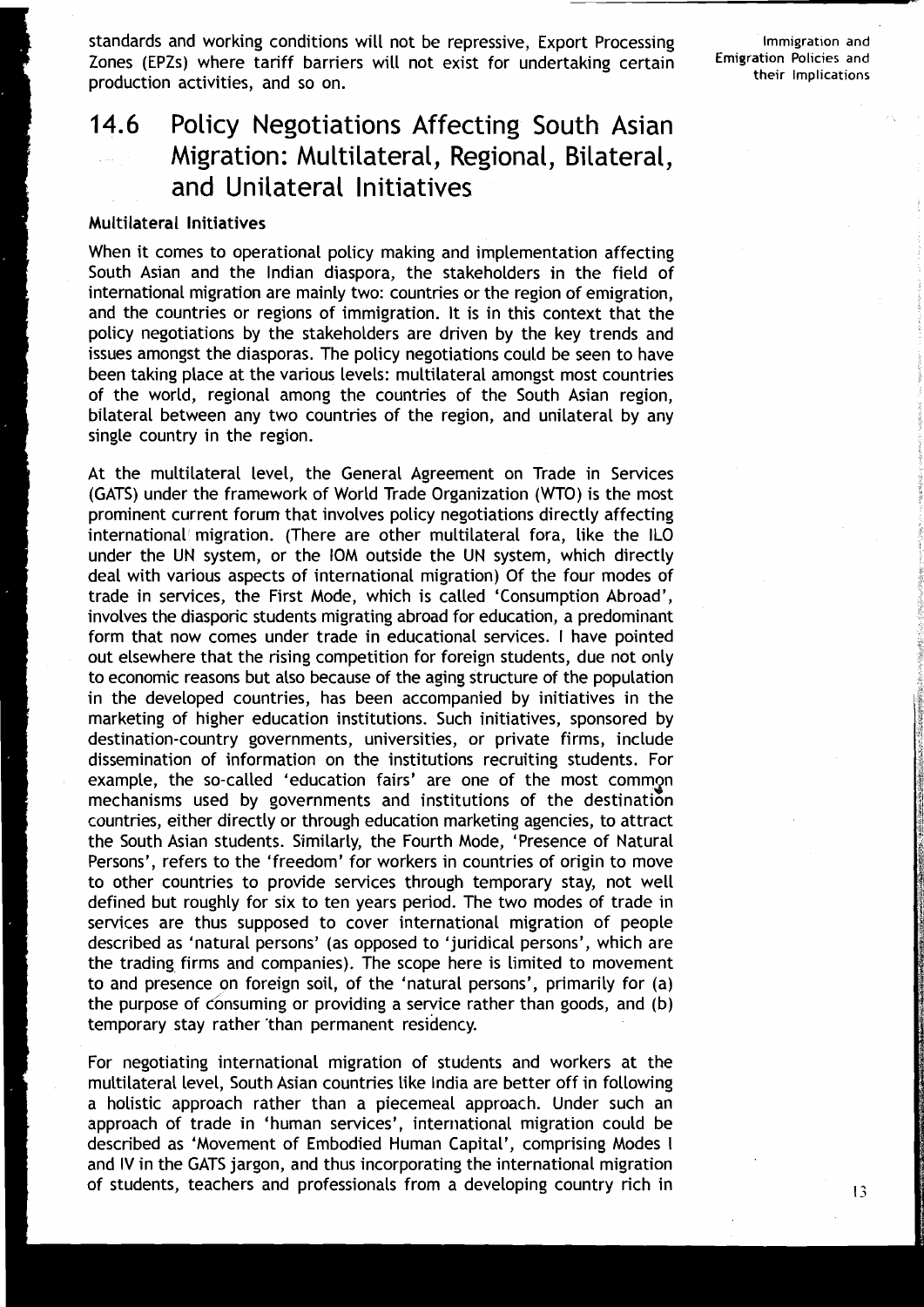**lndia and Indian Diaspora: Linkages and Policies** 

these endowments, like those on the Indian subcontinent, to the developed ' continents like the north America, Europe, and Australia under a single umbrella. The counterpart, what I would call the 'Movement of Disembodied Human Capital', primarily coverers Modes II and Ill, respectively by way of large-scale 'Cross-border Supply' of the online courses and material through the Internet, and face-to-face supply of education by way of' offshore 'Commercial Presence' of foreign universities and campuses of the developed countries in countries of South Asia.

The short-term implication of proliferation of foreign universities and their curriculum in developing countries of South Asia could be a simple gainful trade in a service. But the long-term implications could be indeterminate. In the long run, it may lead to at least two revelations: First could be a rise in the brain drain as the educational ethos and values of the students and their parents get guided by an *ex ante* choice in favour of pursuing that education, content-wise, which is likely to get internationalized in the labour markets of the developed countries. Such an impact has, in fact, been visible at least in lndia lately, for example, through a shift in the choice of the 'majors', by students entering the senior secondary schooling (after class X) and colleges in favour of subjects like commerce and marketable languages, and away from the sciences or social sciences over the last decade. In the post-graduate courses too, there has been a definite shift towards the business studies and away from the general university education. Secondly, there hinges the Large-scale infrastructure sustenance of the universities, the polytechnics, and other institutions of higher education in a developed negotiating country at the cost of those in the developing countries through a period of domestic recession in the former.

The paradox here is between the short-run and the Long-run implications. In the short-run, it seems the global physical presence of diaspora students, teachers, and professionals abroad would be gainful for the home countries in terms of employment, income, remittances and so on, but the long-run implications could be manifold. One could be the erosion, qualitative if not quantitative, of these countries' capability to produce the kind of professionals, the doctors or even the teachers who train the very professionals or doctors that the world would Like to import in future. Another could be a simple domestic shortage of the professionals possessing generic skills applicable in all types of knowledge generating and research activities. A third could be the infrastructural challenge of hedging against the vulnerabilities of the supply and demand mismatches when there are frequent changes in the immigration policies of the developed receiving countries.

One also must understand that the universities, the teachers, and the students that together make the educational service, are the inputs in the production of another intermediate input - the commodity producers or service providers; they are not similar to the final products that other services like banking, shipping, insurance, or telecommunications produce. Given this dichotomy, the paradox between factor-endowment and factoruse inherent in student and teacher mobility as a form of trade in education services must be recognized and taken care of in the new knowledge paradigm that may emerge by the joint efforts of the destination countries and the South Asian countries of origin at the GATS negotiations.

Secondly, along with mobility of embodied human capital, what needs to be Looked into even more carefully are the policies that determine the *content*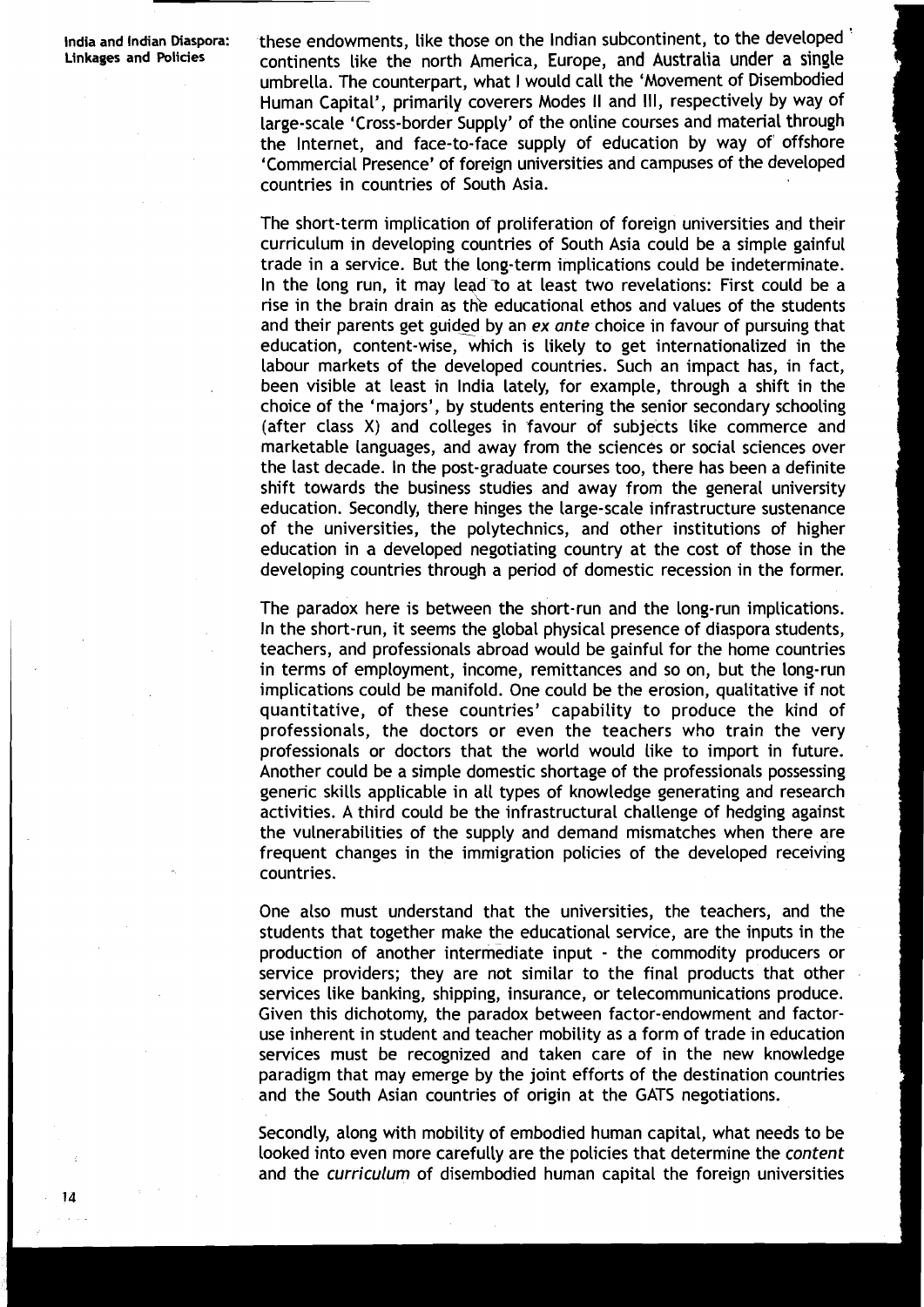supply through cross-border supply and commercial presence in developing **Immigration and**<br> **Immigration** Policies and **Interpretent in the analysis of the and interpretent countries of South Asia It is crucial to make sur** countries of South Asia. It is crucial to make sure that these are geared **Emigration Policies and**  towards the current needs and future requirements of capacity building in these developing countries rather than concentration of future global knowledge in the developed countries.

#### Regional, Bilateral, and Sub-regional Initiatives

There are regional and bilateral efforts of cooperation amongst the South Asian countries but none of these have explicitly covered the area of international migration, whether intra-regionally or with other regions, and countries of the world. There have been important issues touching upon the elements of international migration in the region, e.g., the issue of developing a network of fairly developed transport infrastructure amongst the member countries to facilitate better mobility of goods and people; or of biotechnology, which is a frontier area of choice for a career. However, perhaps the slow pace of trade liberalization itself under the SAARC regional framework has kept any direct reference to the issue of international migration from being taken up for policy. Going beyond a South Asian Free Trade Area (SAFTA) after 2010, the SAARC has set before itself a bold vision for all member countries to form a South Asian Customs Union by 2015, and South Asian Economic Union by 2020. There are also the prospects of a Monetary Union with a common currency, which will have a bearing on intra-regional mobility of the people of South Asia. The actual progress on these fronts has however been far from steady.

In the area of trade and investment liberalization, the South Asian region has been seen to be more intensive in bilateral linkages than regional, and this is being interpreted as a response of the member states to a rather slow progress under the SAARC framework (IRS 2004, p.52). The bilateral Free Trade Agreements (FTAs) between India-Bhutan, Indian-Nepal, and India-Sri Lanka are in place; while India-Bangladesh, and Pakistan-Sri Lanka are in the process; and Bangladesh-Pakistan, and Maldives-Sri Lanka are at the contemplating stage. lndia and Pakistan have also got into a trade and investment cooperation agreement, but it is the bilateral negotiations on political boundary matters and cross-border terrorism that have overshadowed such issues.

Two sub-regional initiatives involving South Asian countries have also complemented the regional and bilateral initiatives. These are Bangladesh-Bhutan-India-Nepal Growth Quadrilateral Initiative (BBINGQ), and Bangladesh-India-Myanmar-Sri Lanka-Thailand Economic Cooperation (BIMSTEC), the latter involving two member countries of ASEAN, and thus forming a bridge between SAARC and ASEAN.

The most recent sub-regional initiative of EU-India Strategic partnership portends the larger role that lndia aspires to play in world affairs (Editorial, ET 11 Nov. 2004). India is the sixth country to conclude a strategic partnership with the EU - the others being USA, Canada, China, Russia and Japan. Pre **-WTO** Summit consultations are planned. It would substantially widen India's international platform. Meanwhile, even the 25-member EU might use India's advantage with the economic integration in South, and South-East Asia. Ireland and lndia are two of the biggest software exporters, and intellectual property right (IPR) consultations are planned. The EU will need to cooperate to realise India's competitive advantage in a variety of high-value services when these are opened up for trade. India may ask Brussels to truly level the playing fields for all. For Indian IT majors, the India-EU business roundtable is yet another platform to deliberate issues that make the **<sup>15</sup>**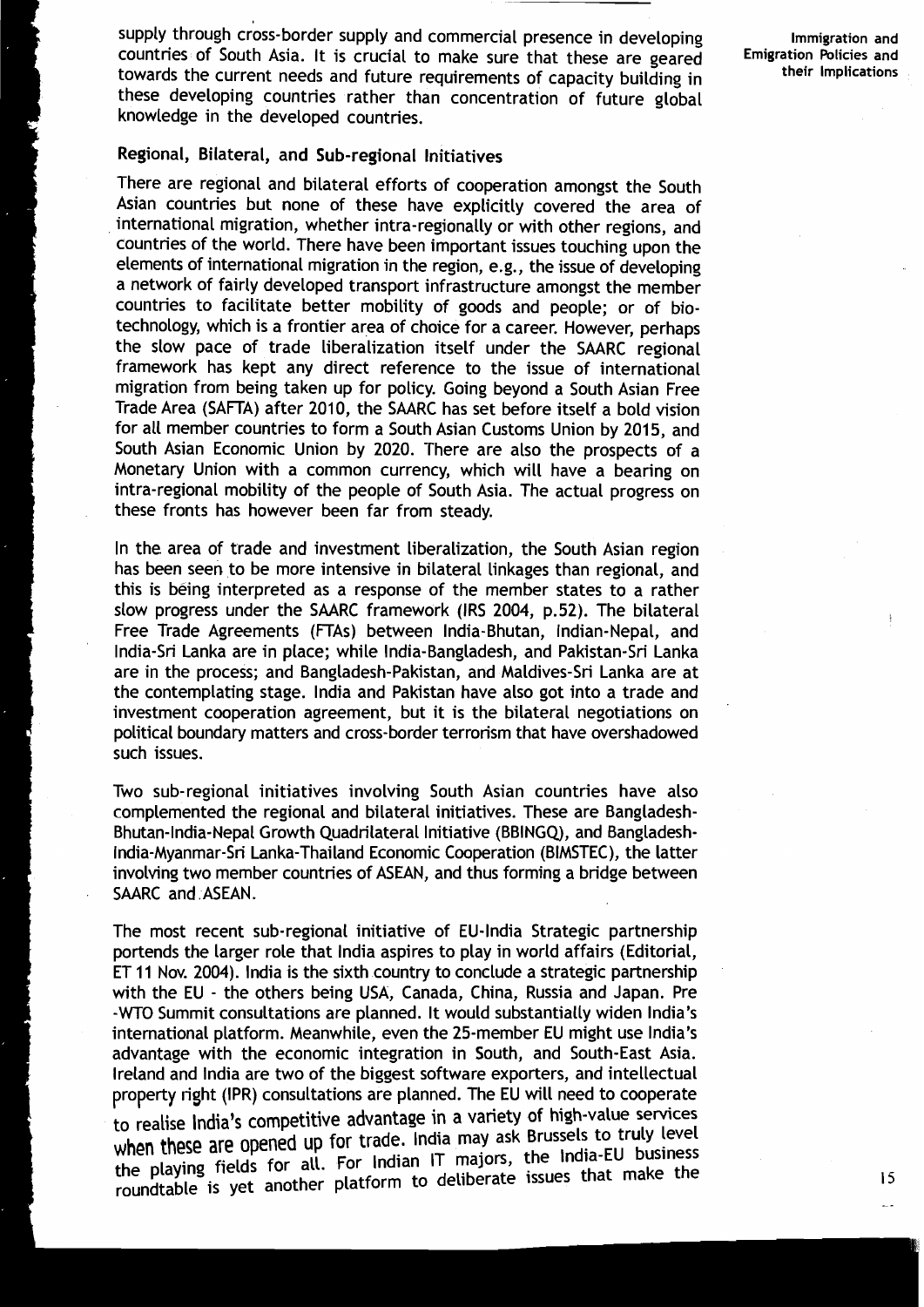**lndia and lndian Diaspora:** movement of IT professionals difficult (ET, Nov. 11, 2004). The EU has, despite a few relaxations, tough immigration laws. Industry experts in India are of the opinion that stringent immigration norms for lndian professionals are to blame for lndian ITS not contributing to its potential in the EU. The mobility of IT professionals within the EU member-countries is hampered by the current work permit procedures. Residence permits, which in some parts of the EU are prerequisite for work permits, are often difficult to obtain. Often applicants have to produce birth and marriage certificates, which can be difficult. The industry would like a waiver of these requirements for IT professionals, who are on short-term assignments. Not only are the procedures tedious and tough ; they also differ from country to country. lndian IT industry would paddle for uniform processes that may apply throughout the EU. Given the demand for IT workers, there is also talk of getting IT skills listed as a 'shortage' profession. This would bypass the need by EU employers to certify that the positions cannot be filled locally before for foreign skilled workers are employed. Other immigration issues to be pursued from the business round-table include the need to do away with the pre-employment requirements for obtaining work visas. The stringent norms for entry and exit for software professionals, as well as wage parity are also likely to be taken up. On the taxation front, the social security policies would come up for negotiations. The industry would like a waiver of the social security taxes for the short-term IT professionals. The percentage taxed as social security is high in the EU, whereas most lndian IT professionals would not enjoy the benefits of these taxes.

#### Unilateral Initiatives

In Bangladesh, the governments have been more proactive in negotiating with foreign governments and major employers for their share of the labour market for expatriate labour. The Bangladesh government set up Bangladesh Overseas Employment Services Ltd. Similarly, Pakistan had established its Bureau of Emigration and Overseas Employment in 1971 which worked through labour attaches in the Middle East and a network of about 500 private Licensed agents processing state to state Labour contracts. In India, private recruitment agents operate within the structure of the Protectorate of Emigrants mentioned earlier. lndia has only recently institutionalised state capacity to respond to the crises, which lead to the repatriation of its citizens. These more proactive policies towards migration were developed following the repatriation of several thousand returnees from UAE to Kerala during the Gulf War. At the provincial government level, the Kerala state government set up a separate department to look at the problems of nonresident Keralites, their welfare and investment facilities in 1996. At the national level, the Report of High-level Committee on lndian Diaspora led to lndian government's conscious efforts in building cultural, political and economic links with the PlOs (Persons of lndian Origin) and the NRls (Non Resident Indians). As a follow-up, the government also declared the annual celebration of a 'Bharatiya Pravasi Divas' (The lndian Expatriates Day) on 9th January from 2003 onwards. About the same time as the report was submitted, the recognition of the importance of lndian IT professionals and their migration had led to the creation of the Ministry of Information Technology, which along with NASSCOM deals with the issues concerning the lndian IT professionals' migration to other countries. Subsequently, the national government has constituted a separate ministry, the Minitry of Overseas Indians Affairs, with a full cabinet minister to Look after the issues relating to the lndian expatriates abroad. The ministry has programmes and projects at the multilateral, regional, bilateral, and unilateral level.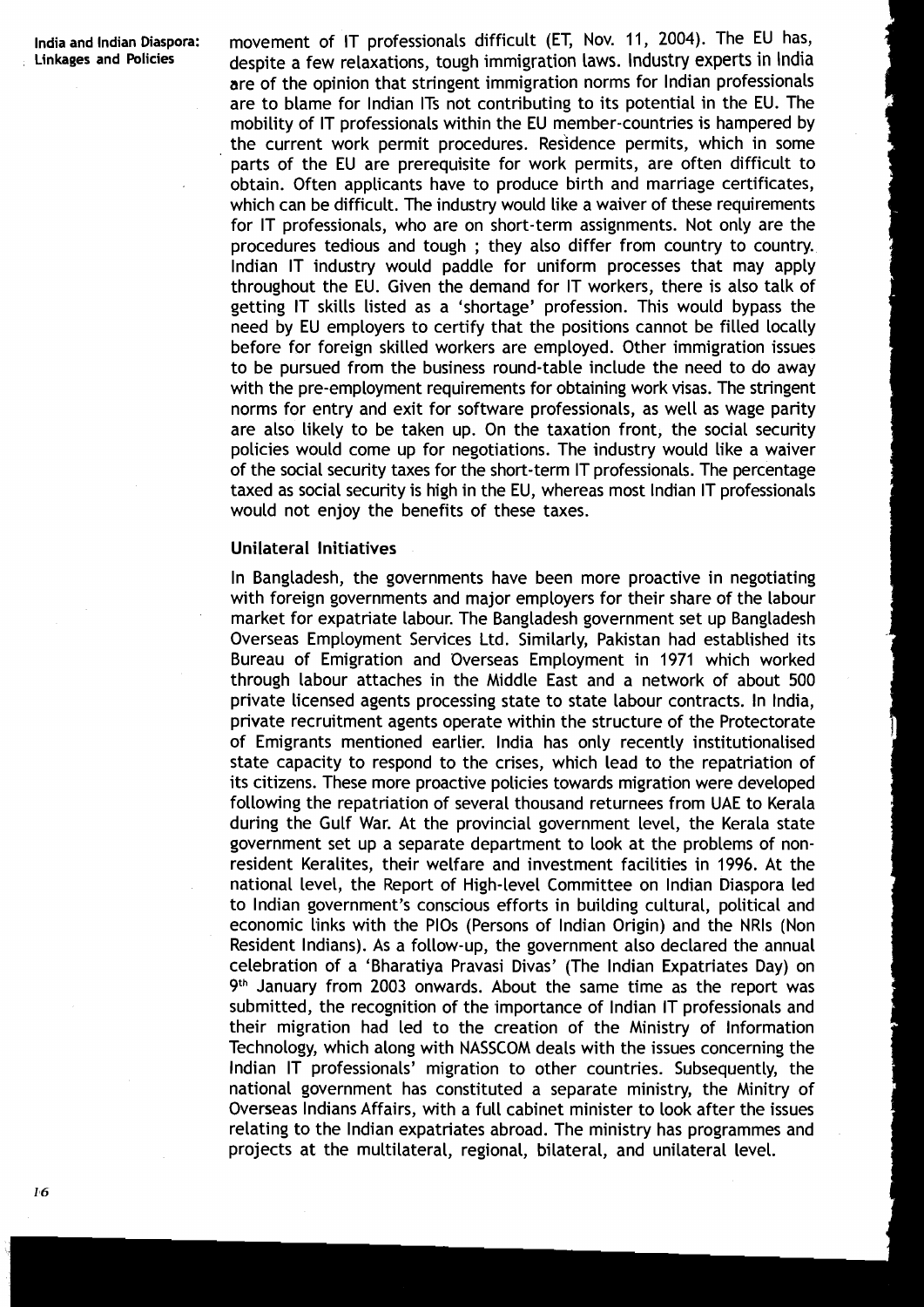Irrespective of the various Levels where policies related to migration are **Immigration and**  adopted by the South Asian countries, what is important for both the **Emigration Policies and**  countries of origin and destination in this context is to be able to distinguish **their Implications**  and identify the 'painful' from the 'gainful' aspects of international migration in migration management. Being aware of these tasks and the responsibility involved, the countries of origin need to make use of these in their 'give and take' strategy. They need to gear up to press for international norms in the multilateral negotiations of the GATS around the issue of movement of natural persons as service providers under trade, which is just another description for promoting the temporary entry of migrants. The vulnerability of the migrants as well as the trends is the key aspect that need be taken out of international migration, whether as part of trade in services or otherwise, whether of the illiterate labourer or the highly skilled professional.

#### Reflection and Action 14.2

- 1. What are the implications if foreign universities were to be set up in India?
- **2.** Explain what you understand by unilateral initiatives? Elucidate your answer with examples of some unilateral initiatives that affect migration of people.
- **3.** What are some of the policy negotiations initiated under GATS by **WTO**  which has implications for international migration?

### **14.7** Policy Changes in lndia and the World: Lessons to Be Learnt

Although there exists a 1983 law regulating emigration of the unskilled from India, the country has been no well-defined immigration rule or law per se, either for the skilled or the unskilled. Provisions regarding entry, regulation and prevention of 'foreigners' into lndia and lndian citizenship are found in the Constitution, the Citizenship Act 1955, the Foreigners Act 1946, the Passport Act 1967, the Criminal Procedure Code and other regulations. However, the Overseas Indian Citizenship (OIC) - the dual citizenship promised to the lndian diaspora by the lndian government in 2005 and conferred in 2006 is an important landmark in redefining the contours of immigration policy in the new millennium - not merely for lndia but for an "interconnected' world as well. For the lndian diaspora in the Gulf - those who send large remittances back home but can never hope to become naturalized citizens of those countries because of restrictive regimes there, the lndian government announced at the fourth Pravasi Bhartiya Divas which took place in 2006 that their demand for voting rights to be exercised from abroad was under serious consideration.

The policy of dual citizenship and the promise of a consideration to grant overseas voting rights by lndia to the lndian diaspora gain added importance in the wake of the Report of the Global Commission on lnternational Migration, submitted to the UN Secretary-General in October 2005, and titled as "Migration in an Interconnected World: New Directions for Action". In laying down a new roadmap for action, the Report recognizes that "lnternational migration has risen to the top of the global policy agenda." But the Report also concludes that "the international community has failed to capitalize on the opportunities and meet the challenges associated with it, and therefore new approaches are required to correct the situation" (emphasis added). The Commission concludes that "if the benefits of international migration are to be maximized and its adverse consequences minimized, then migration policies should be based On shared objectives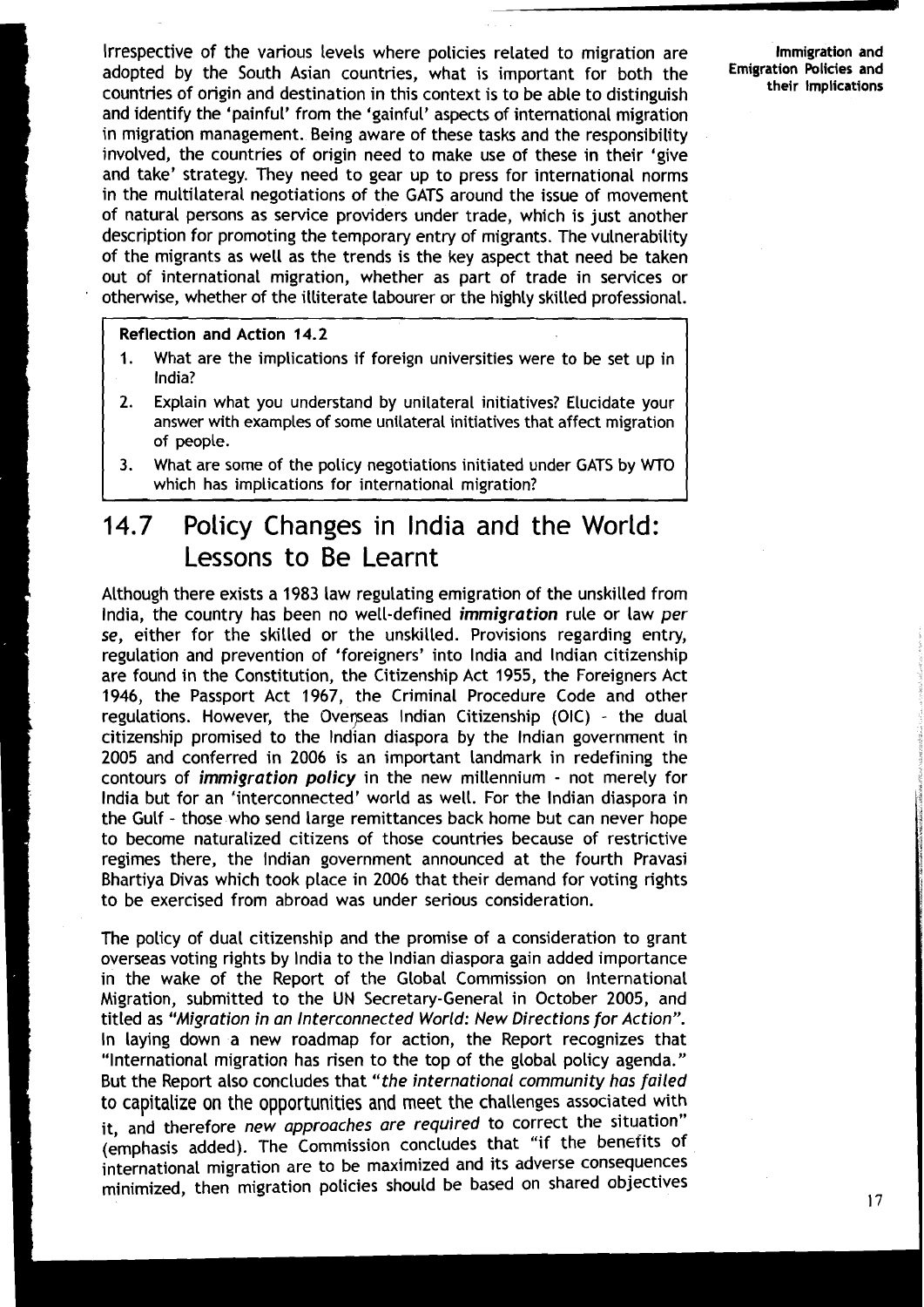**India and Indian Diaspora:** and a common vision." A first-ever emphasis that the report has made is **Linkaqes and Policies** to state that **"the traditional distinction between skilled and unskilled workers is in certain respects an unhelpful one, as it fails to do justice to the complexity of international migration.** .. . While they may have different levels of educational achievement, all of them could be legitimately described as **essential workers"** (emphasis added).

> The vulnerability of migrants is not limited to unskilled people. The system ensures that all migrants are kept exposed to vulnerability of one kind or the other, as it provides continuity and flexibility to the labour market in terms of a 'safety valve'. Therefore, attention to policy protection cannot be limited to the correction of specific situations. It must question the system that continues to produce situations of exploitation. For one reason or the other, the policy discourse in migration stops at the legislation of recommendations; when it comes to prescription of the laws and procedures, the entire focus is on how to stop the exploitation of the migrants, mostly irregular and illegal migrants, in the hands of the vested interest groups operating in the migration space. Enough has been said about such exploitation, and about the loopholes in the policies for effectively combating such exploitation - be it because of 'feminization, privatization, or regionalization', the three contemporary features of labour migration the ILO identifies as not being adequately provided for in the ILO Labour Conventions or national immigration laws - challenging traditional efforts to regulate migration. The systemic vulnerability that is generated in the developing home countries of legal migrants begins one step earlier, in the practical implementation stage of policy: Literally at the doorsteps of the foreign consulates that issue the visas or the entry permits for the migrants' entry into their countries. The humiliating experience that the so-called 'off-white' people (the ladies, the elderly, and the gentlemen alike) of the so-called 'third-world' (erstwhile) are more often than not subjected to in their own lands by the 'whites' and their 'brown sahibs' manning the consulates takes place only because that had never been a "white man's disease". The indignation of queuing up in a hostile environment - natural as well as man-made - outside the gate of the consulates in South Asia is degrading enough for many of these migrants to become vulnerable to any kind of misbehaviour, insult, threat, and exploitation that could be in store in the new land or on the way to it. The migrant could be utterly alone and vulnerable to the uncharted contours of a journey, which is made further uncertain by the frequently changing policies, legislation, quotas, and the practices of the so-called "migration management" in the destination countries. Stability of policy, and dignity in the practice of that policy are perhaps two key elements which would go a long way in making migration policy 'user-friendly' not only in a developing country like India but equally in all other spaces too.

### 14.8 Conclusions

In this unit we tried to present you the complexities involved in what seemingly seems like a simple thing as migration of people, looking for better life. The policies that are adopted by countries, between countries and regions, as well as by bodies such as UN or WTO have wider implications for migration and immigration. We also tried to critically evaluate the specific policies by giving you examples and substantiating these polices we have discussed. When examing some of these policies from political and economic point of view, we find that the worst affected from polcies of emigration and immigration are the semi- and unskilled workers who do not have the same bargaining power as the skilled white